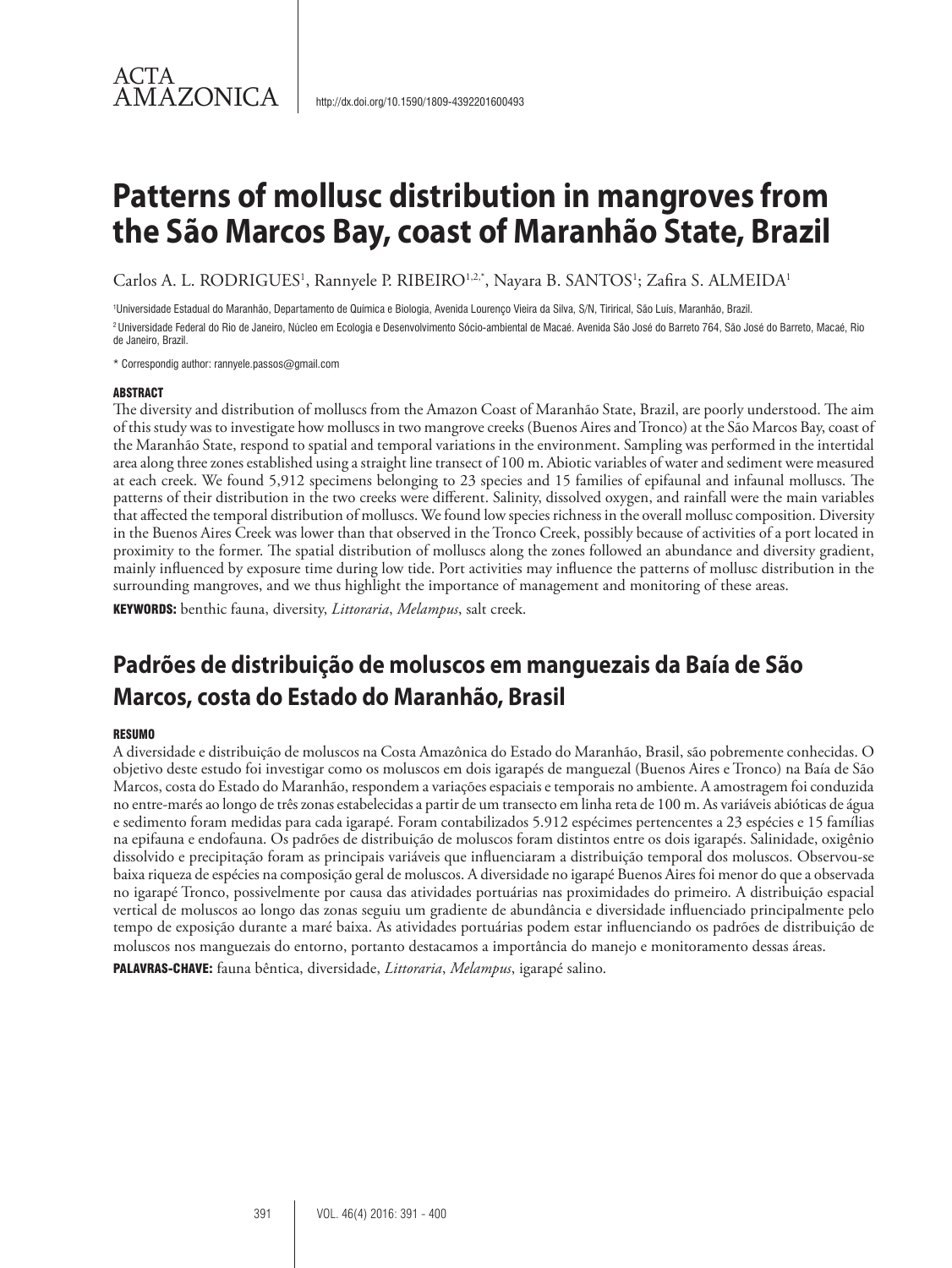

Patterns of mollusc distribution in mangroves from the São Marcos Bay, coast of Maranhão State, Brazil

## **INTRODUCTION**

Mangroves are coastal forest formations in tropical and subtropical sheltered areas (Menezes *et al*. 2008). They are transitional ecosystems between the terrestrial and aquatic environments that have high productivity, ecological importance, and are recognized for their role reproduction and as a nursery for many vertebrates and invertebrates (Alongi 2002; Marquéz and Jimenéz 2002; Gomes *et al*. 2013). Mangroves are an ideal landscape for the sustainable management of a wide variety of species, because they function as a quiet area with shallow bottom (Marquéz and Jimenéz 2002).

The mangroves on the Brazilian coast are distributed from the states of Amapá to Santa Catarina, covering an area of approximately 13,400 km2 (Spalding *et al.* 1997; Souza-Filho 2005; Menezes *et al*. 2008). In Brazil, the major tract of mangroves is in the state of Maranhão (Correia and Sovierzoski 2005), representing most of the Brazilian Amazon Coast, and covers an area of about 5,414.31 km2 (Souza-Filho, 2005).

In Maranhão, the knowledge about diversity of marine benthic invertebrates remains limited (Oliveira and Mochel 1999; Ribeiro and Almeida 2014; Sousa *et al*. 2015). Studies on marine benthic molluscs from the Brazilian Amazon Coast have mostly been undertaken in the state of Pará (e.g. Aviz *et al*. 2012; Melo *et al*. 2013; Morais and Lee 2014).

The Amazon River might act as a barrier to the geographical distribution of marine organisms (Greenfield 1989; Floeter and Gasparini 2000; Luiz *et al*. 2012), and hence, it greatly influences the structural and functional ecosystem patterns of these mangroves (Amaral *et al*. 2014). A high abundance of benthic organisms can be found in these mangroves, including molluscs, which can inhabit a variety of environments and are one of the largest and richest invertebrate phyla in number of species (Ardila *et al.* 2002). They perform several significant ecologically functions, including structuring habitats for other benthic organisms, purifying water, and serving as a source of food for many organisms (Gazeau *et al*. 2013).

The distribution of benthic organisms can be influenced by environmental variables such as salinity, dissolved oxygen, conductivity, and grain size, which affect the functioning of communities (Hall 1994; Barroso and Matthews-Cascon 2009; Santi and Tavares 2009; Rezende *et al*. 2014). Hydrodynamic patterns regulated by seasonal phenomena such as rainfall can cause major changes in the distribution of organisms, both spatially and temporally (Soares-Gomes and Pires-Vanin 2003; Odum and Barret 2007). In intertidal communities, the zonation of organisms can follow a physiological stress gradient due to environmental conditions such as varying tides, sediment properties, submergence, and duration of exposure (Peterson 1991; Dittmann 2000; Tanaka and Maia 2006; Maia and Tanaka 2007).

In this sense, because there are two distinct seasons in the Amazon Coast, we expected that in the rainy season, the increase in water volume would reduce the impact of pollutants that might be present, thus increasing the abundance of organisms. We also anticipated that the richness and diversity in perturbed areas should be lower than those in protected areas. Furthermore, we expected that the intertidal organisms would be distributed following a zonation pattern resulting from different conditions caused by tidal variations. The aim of this study was to investigate how molluscs in two mangrove creeks (Buenos Aires and Tronco) at the São Marcos Bay, coast of the Maranhão State respond to spatial and temporal variations in the environment.

## **MATERIALS AND METHODS**

#### **Study area**

São Marcos Bay is an active estuary dominated by mangroves; spread approximately 100 km in length with the rivers Grajaú, Mearim, and Pindaré draining into it. It is located on the coast of Maranhão, where the climate is characterized by two main seasons: the dry season (from June to November, with minimum temperature of 22 °C, and up to 200 mm of rainfall) and the rainy season (from December to May, with minimum temperature of 20 °C, and rainfall above 1,500 mm) (Silva *et al*. 2009; Núcleo Geoambiental 2012). In this bay, the macrotidal regime reaches up to 7 m with tidal currents up to 2 m (Pereira and Harari 1995).

The study sites are two mangrove creeks in the São Marcos Bay (Figure 1A). The first, the Buenos Aires Creek, is located near the port and industrial region of São Luís (2° 35' 57.7'' S; 44° 21' 09.4'' W). This 40-m-wide creek with a depth of about 5 m at the mouth is indirectly influenced by the Port of Itaqui, one of the main ports of Brazil. The second site, the Tronco Creek, is located at the Caranguejos Island (2° 49' 56.24'' S; 44° 29' 41.92'' W), is a 300-m-wide protected area with a depth of approximately 20 m at the mouth.

#### **Sampling**

Sampling was conducted in April, August, and October 2010; January, March, September, and December 2011; and March, June, and September 2012. The molluscs among the epifauna and infauna were collected from a sampling site (a reach) that was selected at random at each mangrove creek. We considered epifauna as the organisms of the sediment surface and infauna as the organisms within the sediment. We collected the samples along a straight line transect of 100 m, perpendicular to the water line in the intertidal mangrovevegetated area. The transect was subdivided into three zones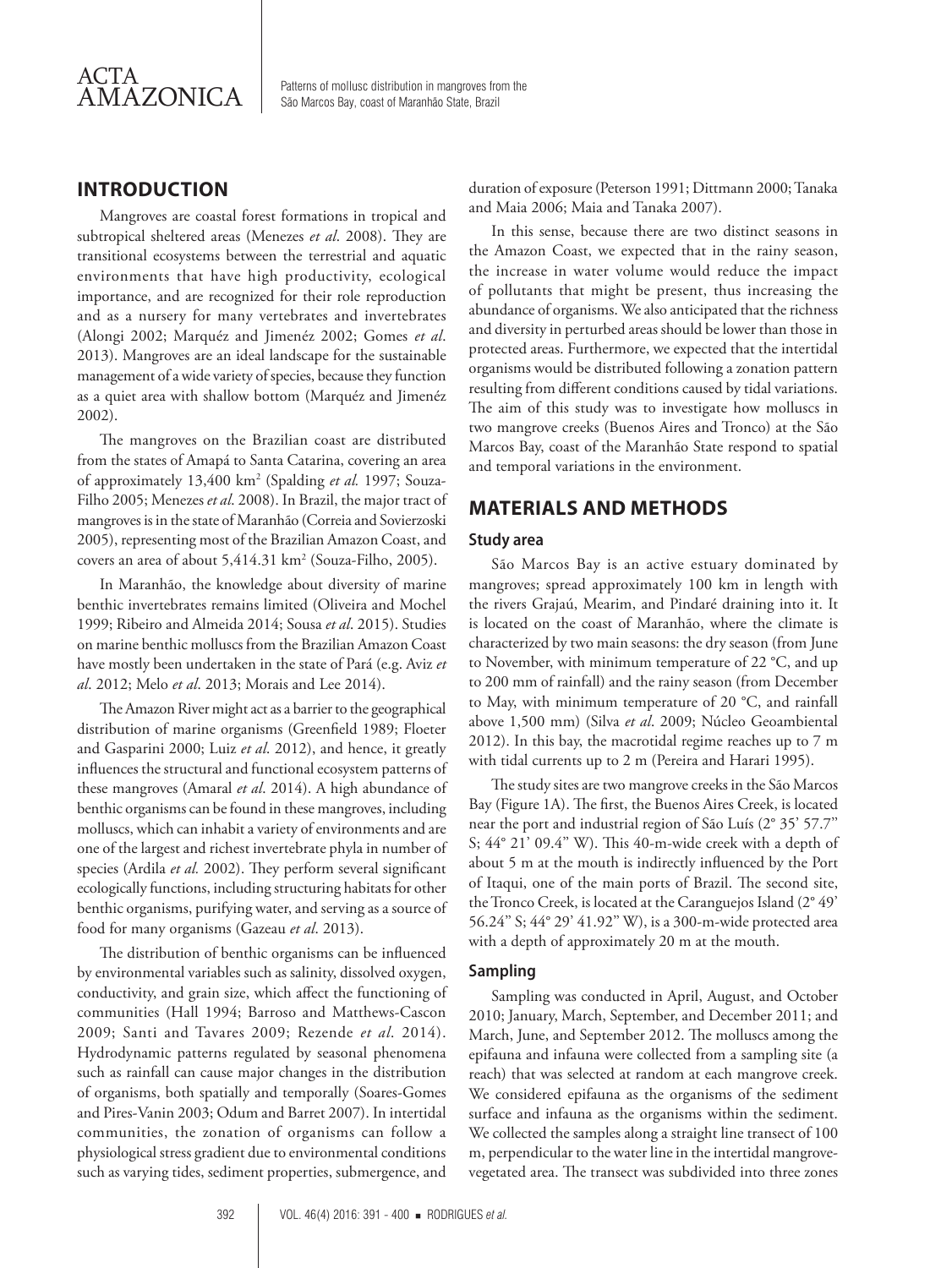ACTA

 $AMAZONICA$  Patterns of mollusc distribution in mangroves from the São Marcos Bay, coast of Maranhão State, Brazil



**Figure 1.** Location of the study area. (A) Buenos Aires Creek, São Luís Island, and Tronco Creek, Caranguejos' Island, São Marcos Bay, Maranhão, Brazil. (B) Representation of sampling transects. (\*) Location of Port of Itaqui.

according to the distance from the beginning of the intertidal zone: Zone 1 at 0 m, Zone 2 at 50 m and Zone 3 at 100 m.

The molluscs of the epifauna and infauna were collected in a reach randomly selected at each mangrove creek. We considered epifauna as the organisms of the sediment surface and infauna as the organisms within the sediment (Tagliapietra and Sigovini 2010). We collected the samples along a vertical transect of 100 m, perpendicular to the water line in the intertidal mangrove-vegetated area. The transect was subdivided into three zones according to the distance from the beginning of the intertidal zone: Zone 1 at 0 m, Zone 2 at 50 m and Zone 3 at 100 m (Figure 1B).

During low tide, we took three sediment samples (infauna) at each zone, one on the transect main line and the other two, 10 m away from the transect main line (Figure 1B). The collection equipment used was a corer proposed by Mochel (1986): 1 m long, 10 cm in diameter with serrated lower edges, and the sediment layer depth was 20 cm. The sediment samples collected were fixed in 4% formaldehyde for at least

24 hours, after washed in superposed sieves of 0.5 mm, 1.0 mm, and 2.0 mm mesh and the material retained were preserved in 70% ethanol. The material was then screened and the specimens were separated and identified at the lowest possible taxonomic level.

We sampled for epifauna by means of a scanning during 10 minutes (Beasley *et al*., 2005) in a circular area about 28 m² around the locations where we sampled for the infauna. The molluscs found on roots, trunks and sediment surface were counted and identified in the field, at the family level. We captured at least 10 specimens of each family for taxonomic identification; they were fixed in 4% formaldehyde and preserved in 70% ethanol. Most of the collected specimens were identified in the Laboratório de Pesca e Ecologia Aquática (LabPEA) of the Universidade Estadual do Maranhão (UEMA). Some specimens were sent to Laboratório de Malacologia, Museu de Zoologia da Universidade de São Paulo (MZUSP). We deposited some of the specimens collected at the MZUSP, whereas others were retained at the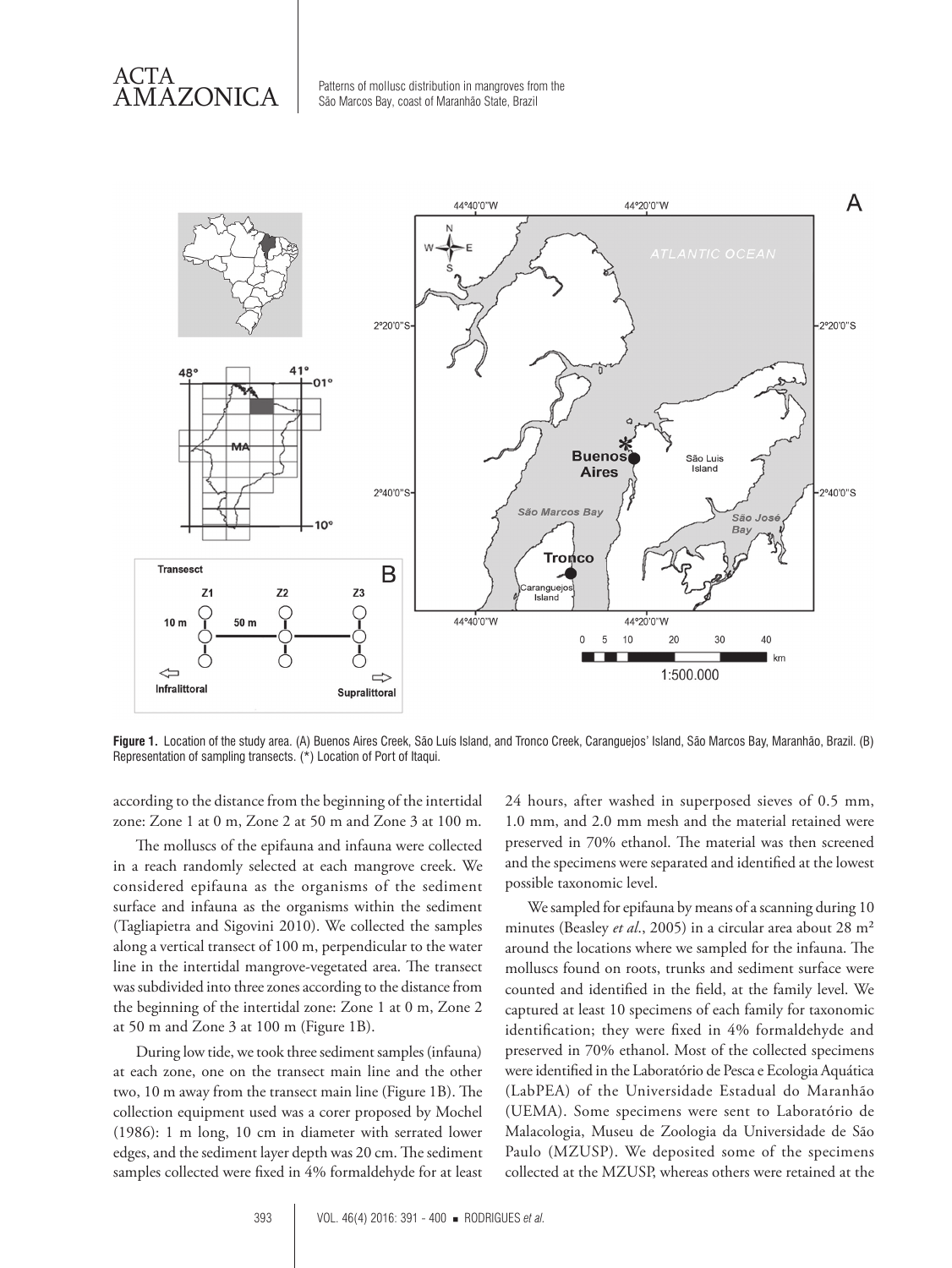LabPEA zoological collection for further studies, and will be subsequently deposited in appropriate reference collections.

Abiotic variables of water and grain size analysis were performed to evaluate their influence on the distribution of molluscs. A single sample of water was collected at each creek every month (only until June 2012) to measure the pH, temperature, salinity and dissolved oxygen. These variables were measured using the multiparameter meter Hanna HI-9828. A single sediment sample was collected at each creek in April 2010 to perform grain analysis in Laboratório de Física de Solos, UEMA. Data on the total rainfall for the years 2010- 2012 were obtained from the Laboratório de Meteorologia, Núcleo Geoambiental (NUGEO) of the UEMA.

#### **Data analysis**

The distribution of molluscs was analyzed separately for epifauna and infauna owing to their different characteristics and the sampling methods employed. We considered the abiotic variables of water and rainfall to assess the temporal distribution of molluscs. We calculated the mean and standard deviation of the water variables of each creek. The abundance of molluscs in each month was compared with the rainfall records from north of the Maranhão State for the month of sampling and for the month before it using graphics.

To assess their spatial distribution in the creeks, we calculated the community descriptors and undertook a non-metric multidimensional scaling (NMDS) analysis. The community descriptors, namely, abundance (N), richness (S), diversity index of Shannon (H'), and evenness of Pielou (J') for each zone within each of the studied mangrove creek were determined. We grouped the abundance data of molluscs by creeks and zones, and this data was then square root transformed to stabilize variances. We then assessed the similarities (Bray-Curtis) in the composition of molluscs among the zones and creeks using NMDS. The contribution of each taxon to the similarity and dissimilarity between zones and creeks was verified by a SIMPER analysis (percentage of similarity). We performed these analyses using the statistical program PRIMER 6.0 (Clarke and Warwick 2001; Clarke and Gorley 2006).

## **RESULTS**

#### **Mollusc composition**

We counted a total of 5,912 epifaunal molluscs belonging to the following species: *Littoraria angulifera*, *Littoraria flava, Melampus coffea* e *Thaisella coronata* (Table 1). The most abundant family was Ellobiidae (*Melampus coffea*), with 206 individuals recorded in the Buenos Aires Creek, and 2887 in the Tronco Creek. *Melampus coffea* was found on the muddy sediment in all zones of the studied mangroves. We usually saw some specimens of family Littorinidae under the branches and leaves of the mangrove trees.

We found 126 individuals belonging to 21 species, 15 families and two classes of molluscs among the infauna. Of the 15 families recorded, the family Lucinidae was registered only in the Buenos Aires Creek.

#### **Temporal variation**

In general, the abundance of both epifaunal (Figure 2A) and infaunal (Figure 2B) molluscs was higher in the rainy months. Both creeks also responded to an increase in rainfall. The number of infauna molluscs in periods of low rainfall (dry) was lower (0–3 specimens) than in the rainy season (15–26 specimens), excluding the September 2012 event. Thus, the distribution of molluscs shows an oscillatory pattern between the periods considered dry (less abundant) and rainy (greater abundance).

The mean values of the environmental variables that were measured for water were similar in the creeks (Table 2). Salinity varied greatly in both creeks, especially in Buenos



**Figure 2.** Mollusc abundance in the sampling months in the two studied mangrove creeks and rainfall average values of the Maranhão. (A) Epifauna. (B) Infauna. Rain 1: rainfall in the sampling month. Rain 2: rainfall in the previous month to the sampling.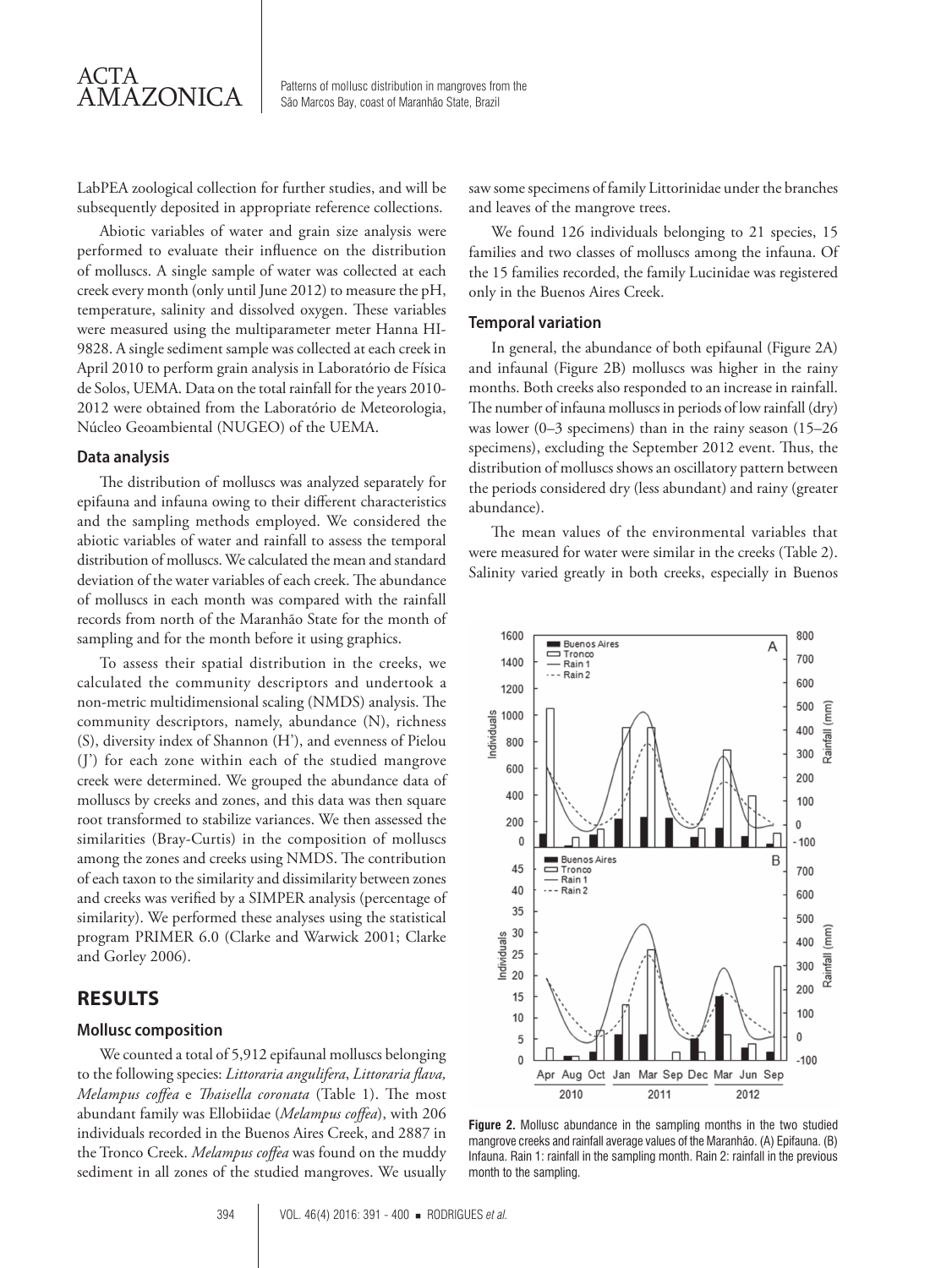

 $AMAZONICA$  Patterns of mollusc distribution in mangroves from the São Marcos Bay, coast of Maranhão State, Brazil

Aires Creek, where the standard deviation was higher (Table 2). Dissolved oxygen also presents a high variation of almost 5 mg L-1 in the Buenos Aires Creek and 6 mg L-1 in the Tronco Creek (Table 2).

#### **Spatial variation**

Overall, the abundance, diversity, and evenness of epifaunal molluscs were higher at the Tronco Creek. The Zone 1 of the Tronco Creek exhibited the highest values for both diversity (0.932) and evenness (0.849), and a gradient in the diversity  $(0.932 - 0.023)$  and evenness  $(0.849 - 0.034)$  from

Zone 1 to Zone 3 (Table 3). This diversity gradient was not observed in the Buenos Aires Creek.

The abundance, diversity, and evenness of infauna were higher than that of epifauna. In the Buenos Aires Creek, the highest diversity was 1.619 in Zone 2 and the highest evenness was 0.969 in Zone 1 (Table 3). We observed that the Zone 1 of the Tronco Creek was not representative of the number of specimens or the species richness, however it exhibited high diversity (1.475) and evenness (0.916) (Table 3). The same pattern of decreasing diversity found in epifauna was observed in the infauna of both the creeks.

| Habitat   | Family            | Species                                                               | BA             | T            | Total          |
|-----------|-------------------|-----------------------------------------------------------------------|----------------|--------------|----------------|
| Epifauna* | Ellobiidae        | Melampus coffea (Linnaeus, 1758)                                      | 206            | 2887         | 3093           |
|           | Littorinidae      | Littoraria angulifera (Lamarck, 1822)<br>Littoraria flava (King 1832) | 948            | 911          | 1859           |
|           | Lucinidae         | Phacoides pectinatus (Gmelin, 1791)                                   | 29             | 0            | 29             |
|           | Muricidae         | Thaisella coronata (Lamarck, 1816)                                    | 90             | 715          | 805            |
| Infauna   | <b>Barleeidae</b> | Barleeia sp.                                                          | 9              | 0            | 9              |
|           | Columbellidae     | Parvanachis obesa (C. B. Adams, 1845)                                 | 0              | 5            | $\overline{5}$ |
|           | Cylichnidae       | Cylichna sp.                                                          | 0              | 1            | 1              |
|           | Cyrenoididae      | Cyrenoida sp.                                                         | $\overline{0}$ | 8            | 8              |
|           | Ellobiidae        | Melampus coffea (Linnaeus 1758)                                       | 15             | 60           | 75             |
|           |                   | Blauneria heteroclita (Montagu, 1808)                                 | $\overline{2}$ | $\mathbf{0}$ | $\overline{2}$ |
|           |                   | Ellobium dominicense (Férussac, 1821)                                 | 0              | $\mathbf{1}$ | 1              |
|           | Hidrobiidae       | Heleobia sp.                                                          | $\mathbf{1}$   | $\mathbf 0$  | $\mathbf{1}$   |
|           | Littorinidae      | Littoraria angulifera (Lamarck, 1822)                                 | $\overline{c}$ | 1            | 3              |
|           |                   | Littoraria flava (King 1832)                                          | $\mathbf{1}$   | $\mathbf{1}$ | $\overline{2}$ |
|           |                   | Littoraria sp.                                                        | 1              | 0            | 1              |
|           | Lucinidae         | Phacoides pectinatus (Gmelin, 1791)                                   | $\overline{c}$ | $\mathbf{0}$ | $\overline{2}$ |
|           | Muricidae         | Stramonita brasiliensis Claremont & D. G. Reid, 2011                  | 1              | $\mathbf{1}$ | $\overline{2}$ |
|           | Nassaridae        | Nassarius sp.                                                         | $\overline{0}$ | $\mathbf{1}$ | $\mathbf{1}$   |
|           | Naticidae         | Natica marochiensis (Gmelin, 1791)                                    | 0              | $\mathbf{1}$ | 1              |
|           | Pyramidellidae    | Sayella sp.                                                           | $\overline{0}$ | $\mathbf{1}$ | 1              |
|           |                   | Miralda sp.                                                           | 0              | 4            | 4              |
|           |                   | Odostomia sp.                                                         | $\overline{c}$ | 0            | $\overline{2}$ |
|           | Risoidae          | Benthonela sp.                                                        | 3              | $\mathbf{0}$ | 3              |
|           | Tellinidae        | Macoma constricta (Bruguière, 1792)                                   | $\mathbf{1}$   | $\mathbf{0}$ | 1              |
|           | Vitrinellidae     | Cyclostremiscus sp.                                                   | 0              | 1            | 1              |

**Table 1.** List of mollusc species of epifauna and infauna found in mangroves Buenos Aires and Tronco.

\*Number of individuals by family level.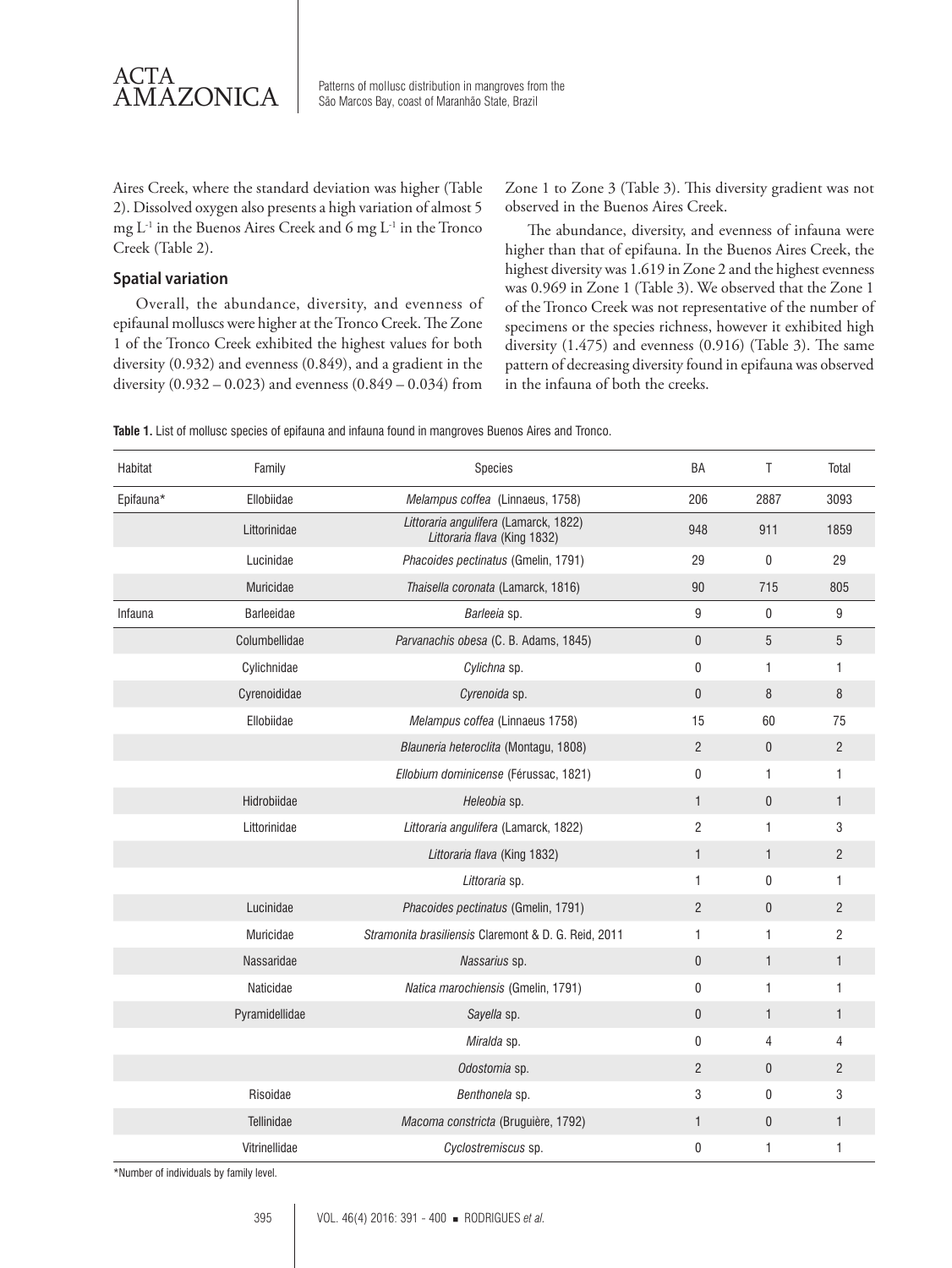Patterns of mollusc distribution in mangroves from the São Marcos Bay, coast of Maranhão State, Brazil

**Table 2.** Abiotic variables obtained of Buenos Aires Creek and Tronco Creek during the period from April 2010 to June 2012: pH, temperature (Temp.), salinity (Sal.), oxygen dissolved (DO), with variable mean and standard deviation (SD).

|               | <b>Buenos Aires</b> |                      |                   | Tronco                    |                 |                      |                  |                           |
|---------------|---------------------|----------------------|-------------------|---------------------------|-----------------|----------------------|------------------|---------------------------|
| Month/Year    | pH                  | Temp.<br>$^{\circ}C$ | Sal.              | D <sub>0</sub><br>$mgL-1$ | pH              | Temp.<br>$^{\circ}C$ | Sal.             | D <sub>0</sub><br>$mgL-1$ |
| Apr/10*       | 7.1                 | 29.9                 | 28                | 2.5                       | 7               | 30                   | 25.9             | 2.7                       |
| Aug/10        | 7.6                 | 28.6                 | 35.4              | 6.8                       | 7.4             | 28.8                 | 31.9             | 7.4                       |
| Oct/10        | 7.7                 | 28.7                 | 39.9              | 5.1                       | 7.3             | 29.2                 | 38.4             | 6.5                       |
| $Jan/11*$     | 8                   | 28.7                 | 37.2              | 4.1                       | 8               | 29.1                 | 31.2             | 4.2                       |
| Mar/11 $*$    | 7.6                 | 28.5                 | 12.9              | 4.5                       | 7.5             | 29.3                 | 13.1             | 4.4                       |
| Sep/11        | 8                   | 29                   | 35                | 5.1                       | 8               | 28.6                 | 36               | 4.8                       |
| Dec/11        | 7.98                | 31.2                 | 13.75             | 3.05                      | 7.98            | 30.1                 | 31.59            | 2.56                      |
| Mar/12 $*$    | 7.77                | 29.06                | 23.23             | 1.35                      | 8.11            | 31.09                | 12.8             | 2.73                      |
| Jun/12        | 7.44                | 30.6                 | 26.9              | 1.5                       | 7.74            | 29.78                | 18.6             | 1.2                       |
| Mean $\pm$ SD | $7.71 \pm 0.30$     | $29.20 \pm 0.91$     | $28.17 \pm 10.58$ | $4.06 \pm 1.71$           | $7.66 \pm 0.41$ | $29.52 \pm 0.82$     | $27.61 \pm 9.75$ | $4.41 \pm 1.79$           |

\* Represents the months with high rainfall

**Table 3.** Diversity and evenness of mollusc families of the epifauna and infauna found in the mangrove creeks Buenos Aires and Tronco.

| Habitat  | Area                | Zone           | S              | Ν    | J,    | H'(log) |
|----------|---------------------|----------------|----------------|------|-------|---------|
| Epifauna | <b>Buenos Aires</b> | 1              | 4              | 415  | 0.458 | 0.635   |
|          |                     | $\overline{2}$ | $\overline{4}$ | 413  | 0.548 | 0.76    |
|          |                     | 3              | $\overline{4}$ | 412  | 0.461 | 0.64    |
|          | <b>Tronco</b>       | $\mathbf{1}$   | 3              | 1471 | 0.849 | 0.932   |
|          |                     | $\overline{c}$ | 3              | 951  | 0.516 | 0.567   |
|          |                     | 3              | $\overline{2}$ | 1975 | 0.034 | 0.023   |
| Infauna  | <b>Buenos Aires</b> | 1              | 5              | 6    | 0.969 | 1.561   |
|          |                     | $\overline{2}$ | $\overline{7}$ | 22   | 0.831 | 1.619   |
|          |                     | 3              | 5              | 12   | 0.897 | 1.445   |
|          | <b>Tronco</b>       | $\mathbf{1}$   | 5              | 7    | 0.916 | 1.475   |
|          |                     | $\overline{2}$ | $\overline{4}$ | 22   | 0.542 | 0.751   |
|          |                     | 3              | 8              | 57   | 0.526 | 1.094   |

For epifauna, the similarity between the creeks under study was 41.7%. NMDS analysis corroborated the observation about the different distribution pattern between the creeks and the similar composition between Zones 2 and 3 (Figure 3A). It was verified by the formation of two groups defined, one for each creek at which the Zones 2 and 3 are nearest (Figure 3A). According to SIMPER analysis, the family with the highest contribution to dissimilarity between Zones 2 and 3 of the



**Figure 3.** NMDS ordination of the studied creeks according to the abundance of molluscs based in Bray-Curtis index. (A) Epifauna. (B) Infauna. Sites:  $BA =$ Buenos Aires (filled black),  $T =$  Tronco (not filled). Zones:  $1 =$  Z1 (triangle),  $2 = 22$  (square),  $3 = 23$  (circle).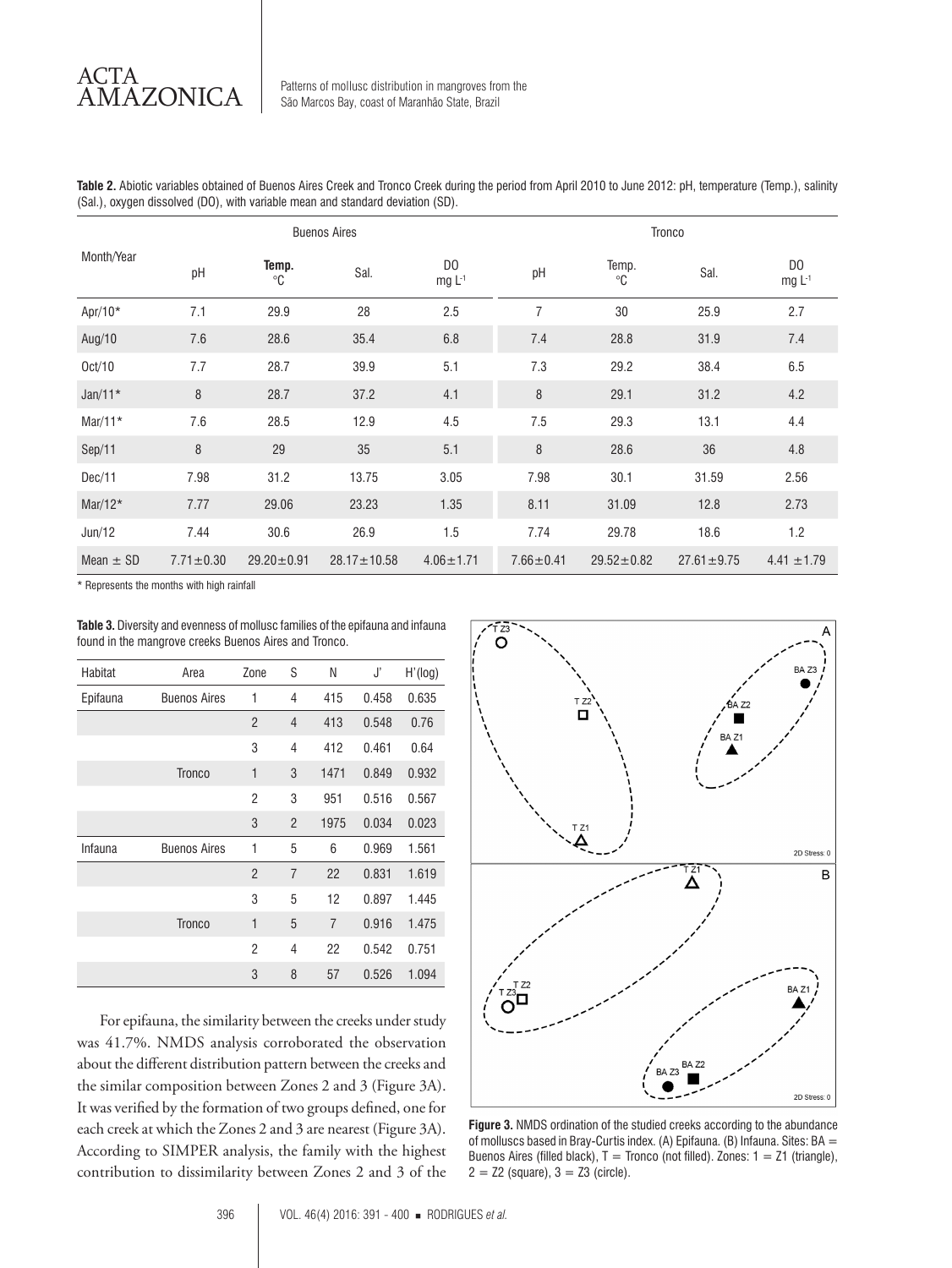

 $AMAZONICA$  Patterns of mollusc distribution in mangroves from the São Marcos Bay, coast of Maranhão State, Brazil

Buenos Aires Creek (10.29% dissimilarity) was Muricidae (58.15%), and in the Tronco Creek (10.18% dissimilarity) was Ellobiidae (81.92%).

The mollusc distribution in the infauna showed very little similarity (28.5%) between the creeks. Further, we were able to confirm that in both creeks, the Zones 2 and 3 were more similar than either of the zones with the Zone 1 (Figure 3B). According to the SIMPER analysis, the percentage of dissimilarity in Buenos Aires Creek was 53.50% between Zones 2 and 3, which was the lowest, where the main contributor to the dissimilarity was *Benthonella tenela* (18%). Between Zones 2 and 3 of the Tronco Creek, the dissimilarity was 20.96% and the highest contribution to the dissimilarity was from *Cyrenoida* sp. (22.51%).

The sediment grain size in the Buenos Aires Creek was smaller than in the Tronco Creek. The percentage of silt/ clay (0.96%), as well as the percentage of thin sand (2%) in Buenos Aires Creek were very low and contributed to a greater water percentage in the saturation paste (68.4%). The Tronco Creek exhibited 4.22% of silt/clay, 6% of thin sand, and 56.8% water in the saturation paste. The percentage of organic matter was larger in the Buenos Aires (32%) than in the Tronco Creek (18%).

## **DISCUSSION**

#### **Mollusc composition**

In the epifauna, *Melampus coffea* was the unique species, belonging to the family Ellobiidae, the most abundant family in this study area. The rhizophores of *Rhizophora mangle* serve as a refuge for *Melampus coffea* at high tide (Maia and Tanaka 2007). In the present study, this species was observed mostly on the muddy sediment or between rhizophores of *Rhizophora mangle*. However, *Melampus coffea* was not registered for the mangrove of the Parnauaçu, Maranhão, Amazon Coast (Oliveira and Mochel 1999), which is located near the Buenos Aires Creek. Furthermore, low densities of this species were registered in the mangrove of Ajuruteua Peninsula, Pará, Amazon Coast, where higher frequencies of *Littoraria angulifera* and *Thaisella coronata* were found (Beasley *et al*. 2005).

Species of *Littoraria* were found in large quantities on leaves, roots and stems of trees, whereas *Thaisella coronata* was more frequently observed on dead trunks and trees, in this study. *Littoraria angulifera* inhabits estuarine vegetated areas (Merkt and Ellison 1998; Tanaka and Maia 2006), whereas *Thaisella coronata* is common in the hard bottom being found in higher density in rocky fragments from the Pará, Amazon Coast (Morais and Lee 2014).

Among the species of infauna, the abundance of *Littoraria* was low and *Thaisella coronata* did not occur. Similar results were observed in the Amazonian mangroves from Pará, Brazil by Andrade *et al*. (2013). *Heleobia* sp. was recorded only in the Buenos Aires Creek, an area rich in clay sediment. Species of this genus have been generally recorded in sandy sediments (Silva and Veitenheimer-Mendes 2004).

#### **Temporal distribution**

In this study, the molluscs were more abundant in rainiest months when the salinity was lower. Only in the month of September 2012 (dry), this pattern not observed for the infauna, which we consider a sampling stochastic event. Nevertheless, these results suggest that populations of molluscs grow seasonally following periods of heavy rainfall. In mangroves, rainfall has been considered an important factor in the distribution of benthic organisms (Hernández-Alcántara and Solís-Weiss 1995; Beasley *et al*. 2005).

The salinity in the creeks exhibited a strong temporal variation depending on the amount of rainfall, especially in the Buenos Aires Creek. In the benthic communities, salinity is usually one of the main factors that influence the distribution of organisms (Hedgpeth 1983; Ysebart *et al.* 2003). Different variation patterns of salinity can condition the diversity of molluscs owing to composition and biology of these organisms (Barroso and Matthews-Cascon 2009). Some species of molluscs show sensitivity to variations in salinity; whereas *Littoraria angulifera* is considered stenohaline (Ortiz and Blanco 2012), *Stramonita brasiliensis* has been reported to be tolerant to variations in salinity (Veiga *et al*. 2016).

In the rainy months, the contribution of organic matter is accumulated in the mangroves and the decomposition rates increase. The dissolved oxygen solubility in water when very low acts as a factor limiting the distribution of organisms, especially when the decomposition of organic matter demands a high microbial respiration (Goosen *et al*. 1999; Ysebart *et al.* 2003; Begon *et al*. 2006). Mangroves and estuaries require high levels of biological oxygen consumption, which is characteristic of standing water environments with deposits of organic matter or litter (Alongi 1990; Yesebart *et al*. 2003; Begon *et al*. 2006).

In general, at high temperatures, higher oxygen consumption is usually observed (Alongi 1990; Begon *et al*. 2006). Our results were different of these because the small variations in temperature did not corresponded to dissolved oxygen. Temperature could potentially be one of the main factors determining distribution of molluscs in estuaries (Rueda and Salas 2008), however, that was not the case in this study. Usually the temperature in the Maranhão State varies little and the weather is warm throughout the year.

Variations of pH were low for both the creeks, implying that they were not determining factors in the distribution of molluscs. This study shows low variation of pH with a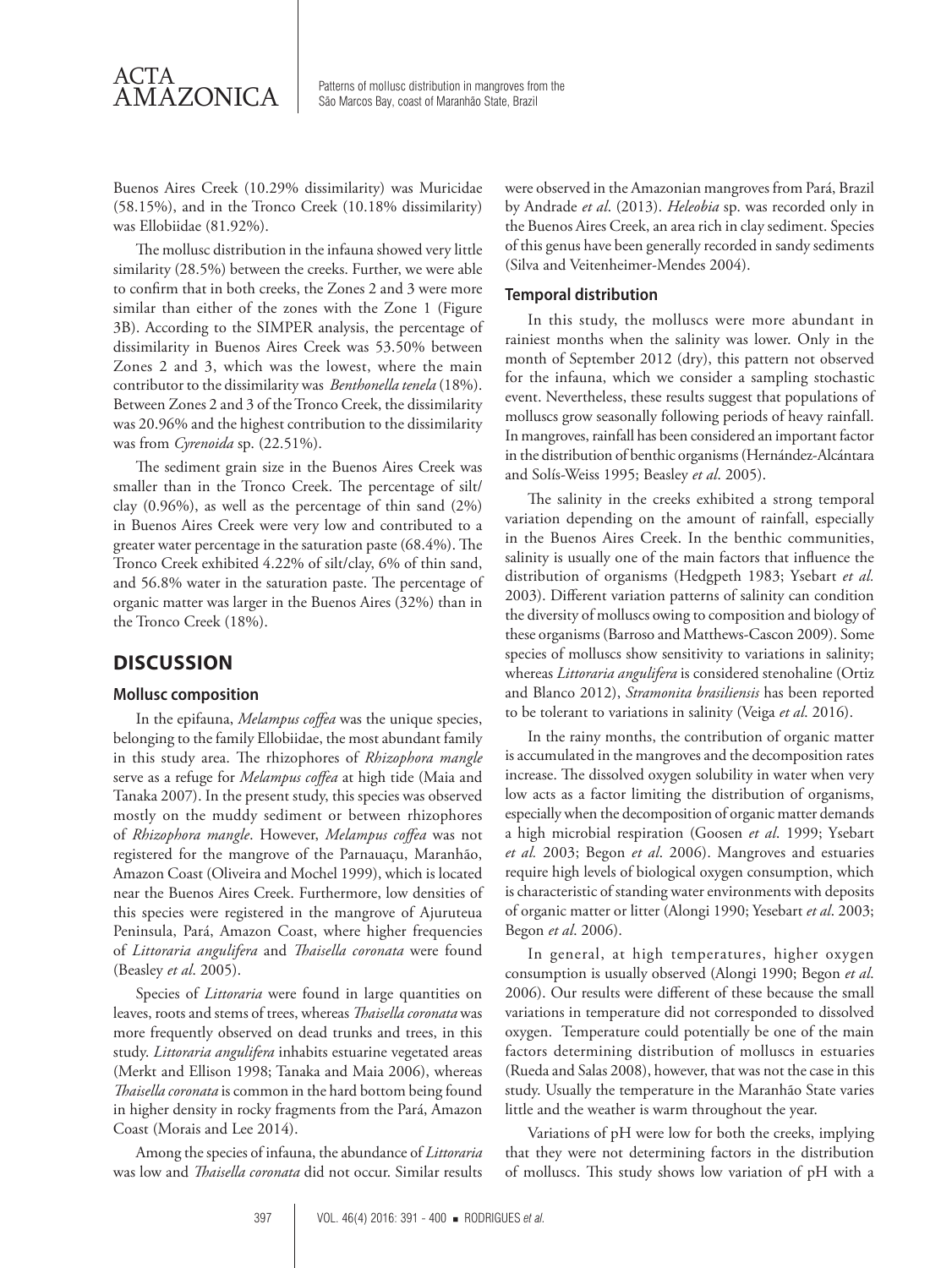mean value similar to expected values for coastal waters (Hinga 2002).

Given these characteristics of the studied mangroves, we consider that this pattern of temporal distribution contributes to resilience of the creeks, since the impact of pollution during the rainy season was reduced and the mollusc populations were better able to reproduce. This is important in terms of management and conservation.

#### **Spatial distribution**

The results of the diversity indices based on epifaunal and infaunal molluscs showed that both mangrove creeks have low diversity and richness. Estuarine communities often have low diversity, owing to the dominance of a few species usually resistant to stressful situations (Hogarth1999; Rosa-Filho *et al*. 2006; Aviz *et al*. 2012). Tropical estuarine areas typically have low number of species and high number of individuals (Dajoz 1972; Brewer 1988). These tropical species usually have ecophysiological adaptability to variations in salinity – allowing ontogenetic adaptation and influencing their distribution – to counter the effects of salinity fluctuations in the environment (Chung 2001).

The distribution of the epifaunal molluscs was different between the mangrove creeks. The Tronco Creek exhibited greater diversity and evenness. This creek is better protected than the Buenos Aires Creek, which is subject to the impacts of port activities. Degraded marine environments often show low richness and diversity (Pearson and Rosenberg 1978; Aviz *et al*. 2012). These two abiotic variables (particle size and organic matter) can interfere with the water flow velocity, influencing the structure of benthic communities (Petsch *et al.* 2013). The sediment in degraded marine areas is often characterized by high levels of organic matter and thin grain (Omena *et al*. 2012). The Buenos Aires Creek presented thinner sediment with high content of organic matter compared to the Tronco Creek, features that can be caused by port activity. The organic enrichment favours the establishment of tolerant species and disappearance of sensitive species causing decreased diversity (Bozelli *et al*. 2009). The grain size of the Tronco Creek is characterized by silt, and is similar to that in other Amazonian mangroves (e.g. Braga *et al*. 2011).

Both creeks showed similar patterns of distribution of molluscs along the zones. In this study, multivariate analysis has shown that the distribution of epifaunal and infaunal molluscs in the Zones 2 and 3 were very similar. The distribution of molluscs along the zones seems to follow a pattern of greater abundance and lower diversity in Zone 3 (both epifauna and infauna). The distance of tidal exposure at the infralittoral may be related to this similarity. Studies have shown that the considerable tidal variation is directly related to the dynamics of animal populations in mangroves (Dittmann, 2000; Maia and Tanaka 2007). This strong tide oscillation contributes to the physical and chemical changes of the water circulating in the mangroves, altering the zonation pattern of the species (Borges and Silva 2013).

Zone 3 is farthest from the water line; therefore, it is more susceptible to desiccation due to shorter submergence time. The benthic fauna might follow a zonation in the intertidal area according to the different environmental conditions such as change of tide level, wave exposure, and the duration of submergence and exposure (Statzner and Higler 1986; Dittmann 2000; Koo *et al*. 2007). Thus, Zone 3 showed greater abundance and lower diversity owing to dominance of fewer species tolerant to desiccation. The species *Melampus coffea*, for example, is more tolerant to desiccation because it can breathe air through the vascularized part of the mantle cavity, which works as a lung (Russel-Hunter *et al*. 1972).

The initial knowledge of the spatial distribution of molluscs can serve to determinate conservation plans if a more direct impact occurs in or near the studied mangroves. This is especially true for the Buenos Aires Creek, which showed evidence of low diversity.

### **CONCLUSIONS**

In the mangrove creeks examined in the present study, we observed a mollusc composition pattern different from other mangroves on Amazon Coast. The composition and diversity of molluscs were different between the creeks, but the same pattern of distribution along the zones was observed in the creeks. The fluctuations in environmental conditions of each mangrove creek, such salinity, dissolved oxygen, and rainfall, were found to contribute to temporal distribution of molluscs. The tidal hydrodynamics and sediment characteristics can influence the spatial distribution of benthic molluscs along the intertidal zones and between the creeks. Furthermore, we concluded that port activities might indirectly influence the patterns of mollusc distribution in the Buenos Aires Creek; therefore, we highlight the importance of management and monitoring of these areas.

## **ACKNOWLEDGEMENTS**

We thank the Universidade Estadual do Maranhão (UEMA) for their support during the research, the MPX-Energia S.A. and Pro-Vida Brazil for the financial support given to the realization of expeditions. We are grateful to the staff of Laboratório de Pesca e Ecologia Aquática (LabPEA) for the support in the field expeditions. Special thanks to Luiz Ricardo Lopes de Simone and Daniel Caracanhas Cavallari of Museu de Zoologia da Universidade de São Paulo (MZUSP) for the help with the identification and in preparing part of the voucher specimens collected from this study.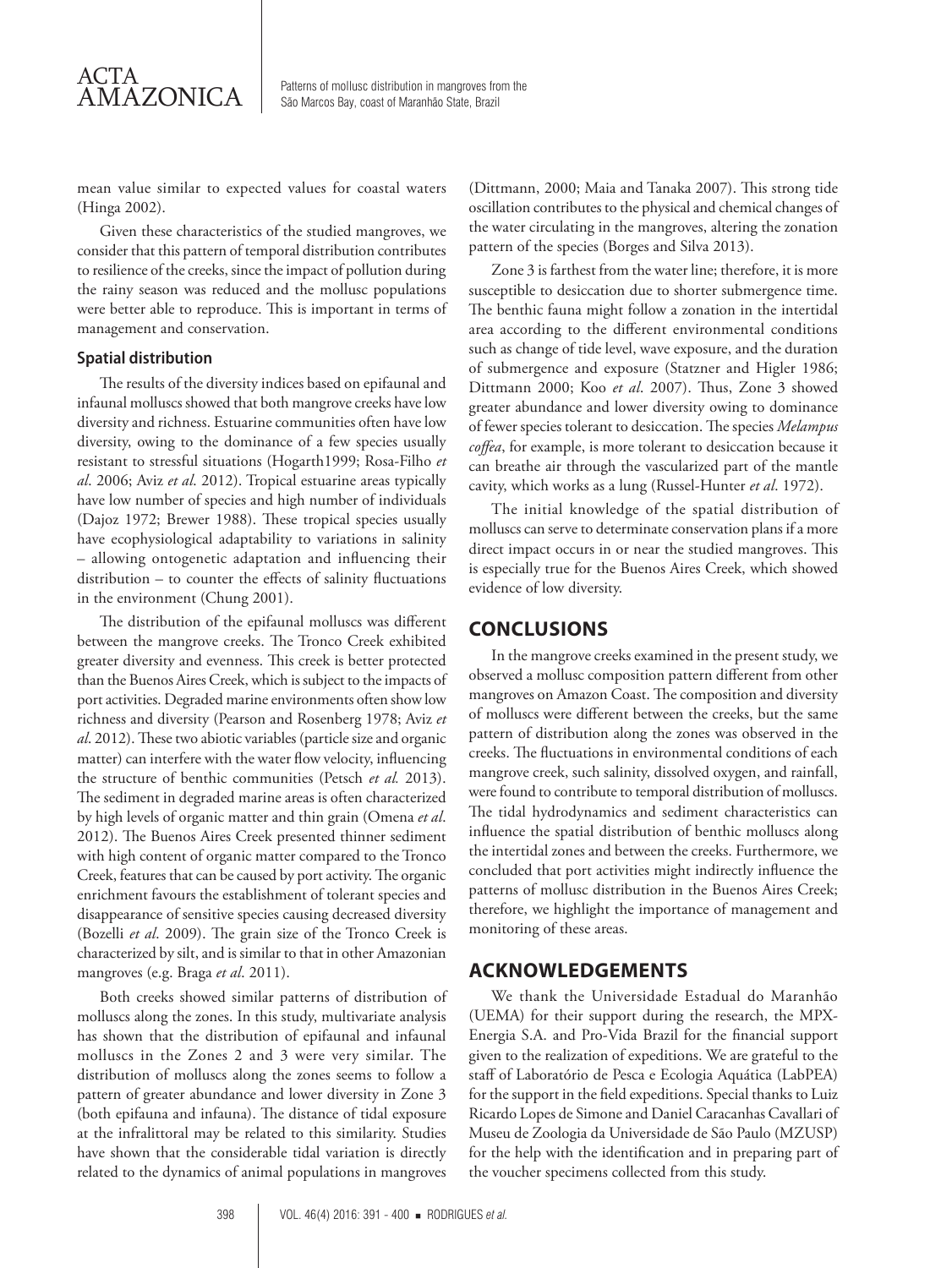

 $\overline{\text{AMAZONICA}}$  Patterns of mollusc distribution in mangroves from the São Marcos Bay, coast of Maranhão State, Brazil

## **REFERENCES**

- Alongi, D.M. 1990. Effect of mangrove detrital outwelling on nutrient regeneration and oxygen fluxes in coastal sediments of the central Great Barrier Reef lagoon. *Estuarine, Coastal and Shelf Science*, 31: 581-598.
- Alongi, D.M. 2002. Present state and future of the world's mangrove forests. *Environmental Conservation*, 29: 331-349.
- Amaral, K.D.S.; Vieira, I.M.; Osório, F.M.; Rocha, J.D.M.; Lima, J.F. 2014. Bioecology of the crab *Ucides cordatus* (Crustacea, Decapoda) in mangroves influenced by the Amazon River, Brazil. *Acta Amazonica*, 44: 213-222.
- Andrade, J.T.; Palhano, N.B.; Tagliaro, C.H.; Beasley, C.R. 2013. Spatial and temporal variation in the abundance and taxonomic composition of estuarine and terrestrial macrofauna associated with mangrove logs. *Journal of the Marine Biological Association of the United Kingdom*, 94: 35-42.
- Aviz, D.; Rodrigues, I.L.; Rosa-Filho, J.S. 2012. Spatial and temporal changes in macrobenthic communities in the Amazon coastal zone (Guajará Estuary, Brazil) caused by discharge of urban effluents. *Scientia Marina*, 76: 381-390.
- Ardila, N.; Navas, G.R.; Reyes, J. 2002. *Libro rojo de invertebrados marinos de Colombia*. 1st ed. INVEMAR, Ministerio de Medio Ambiente, Bogotá, 177p.
- Barroso, C.X.; Matthews-Cascon, H. 2009. Distribuição espacial e temporal da malacofauna no estuário do rio Ceará, Ceará, Brasil. *Pan-American Journal of Aquatic Sciences*, 4: 79-86.
- Beasley, C.R.; Fernandes, C.M.; Gomes, C.P.; Brito, B.A.; Santos, S.M.L.; Tagliaro, C.H. 2005. Molluscan diversity and abundance among coastal habitats of northern Brazil. *Ecotropica*, 11: 9-20.
- Begon, M.; Townsend, C. R.; Harper, J. L. 2006. *Ecology: from individuals to ecosystems*. 4th ed. Blackwell Publishing, Oxford, 745p.
- Borges, A.C.; Silva, V.M. 2013. Influência hidrogeoquímica da água subterrânea em manguezais. *Geochimica Brasiliensis*, 27: 98-103.
- Bozelli, R.L.; Caliman, A.; Guariento, R.D.; Carneiro, L.S.; Santangelo, J.M.; Figueiredo-Barros, M.P.; *et al*. 2009. Interactive effects of environmental variability and human impacts on the long-term dynamics of an Amazonian floodplain lake and a South Atlantic coastal lagoon. *Limnologica*, 39: 306–313.
- Braga, C.F.; Monteiro, V.F.; Rosa-Filho, J.S.; Beasley, C.R. 2011. Benthic macroinfaunal assemblages associated with Amazonian saltmarshes. *Wetlands Ecology and Management*, 19: 257-272.
- Brewer, R. 1988. *The science of ecology*. Philadelphia, Saunders College Publishing Co. 922p.
- Chung, K.S. 2001. Adaptabilidad ecofisiológica de organismos acuáticos tropicales a cambios de salinidad. *Revista de Biologia Tropical*, 49: 9-13.
- Clarke, K.R.; Gorley, R.N. 2006. *PRIMER v6: User manual/tutorial.*  PRIMER-E. Plymouth, 192p.
- Clarke, K.R.; Warwick, R.M. 2001. *Change in marine communities: an approach to statistical analysis and interpretation*. Natural Environment Research Council, UK, 172p.
- Correia, M.D.; Sovierzoski, H.H. 2005. *Ecossistemas Marinhos: recifes, praias e manguezais*. Maceió, EDUFAL. 55p.
- Dajoz, R. 1972. *Ecologia geral*. São Paulo, EDUSP. 474p.
- Dittmann, S.2000. Zonation of benthic communities in a tropical tidal flat of north-east Australia. *Journal of Sea Research*, 43: 33-51.
- Floeter, S.R.; Gasparini, J. L. 2000. The southwestern atlantic reef fish fauna: composition and zoogeographic patterns. *Journal of Fish Biology*, 56, 1099-1114 .
- Gazeau, F.; Parker, L.M.; Comeau, S.; Gattuso, J.P.; O'Connor, W.A.; Martin, S.; Pörtner, H.O.; Ross, P.M. 2013. Impacts of ocean acidification on marine shelled molluscs. *Marine Biology***,** 160: 2207-2245.
- Gomes, J.D.; Abrunhosa, F.A.; Simith, D.J.B.; Asp, N.E. 2013. Mangrove sedimentary characteristics and implications for crab *Ucides cordatus* (Crustacea, Decapoda, Ucididae) distribution in an estuarine area of the Amazonian region. *Acta Amazonica*, 43: 481-488.
- Greenfield, D.W. 1989. *Priolepis dawsoni* n. sp. (Pisces: Gobiidae), a third Atlantic species of *Priolepis. Copeia*, 1989: 397-401.
- Goosen, N.K.; Kromkamp, J.; Peene, J.; Rijswijk, P.; Breugel, P. (1999). Bacterial and phytoplankton production in the maximum turbidity zone of three European estuaries: the Elbe, Westerschelde and Gironde. *Journal of Marine Systems*, 22: 151-171.
- Hall, S.J. 1994. Physical disturbance and marine benthic communities: Life in unconsolidated sediments. *Oceanography and Marine Biology: an Annual Review*, 32: 179-239.
- Hedgpeth, J.W. 1983. Coastal Ecosystems, Brackish Waters, Estuaries, and Lagoons. In: Kinne, O. (Ed.). *Marine Ecology. v. 5.* Wiley, Chichester, p. 739-757.
- Hemández-Alcántara, P.; Solis-Weiss, V. 1995. Algunas comunidades macrobénticas asociadas al manglar (*Rhizophora mangle*) en laguna de Términos, Golfo de México. *International Journal of Tropical Biology and Conservation*, 43: 117-129.
- Hinga, K.R. 2002. Effects of pH on coastal marine phytoplankton. *Marine Ecology Progress Series* 238: 281-300.
- Hogarth, P.J. 1999. *The biology of mangroves.* Oxford: Oxford University Press, 228p.
- Koo, B.J., Kwon, K.K.; Hyun, J.H. 2007. Effect of environmental conditions on variation in the sediment-water interface created by complex macrofaunal burrows on a tidal flat. *Journal of Sea Research*, 58: 302-312.
- Maia, R.C.; Tanaka, M. O. 2007. Avaliação de efeitos de espécies de mangue na distribuição de *Melampus coffeus* (Gastropoda, Ellobiidae) no Ceará, nordeste do Brasil. *Iheringia. Série Zoologia*, 97: 379-382.
- Marquéz, B.; Jimenéz, M. 2002. Moluscos associados a las raíces sumergidas del mangle rojo *Rhizophora mangle,* en el Golfo de Santa Fe, Estado Sucre, Venezuela. *Revista Biologia Tropical*, 50: 1101-1112.
- Melo, K.R.; Tagliaro, C.H.; Beasley, C.R. 2013. Seasonal changes in the subtidal benthic macrofauna of a mangrove coast in northern Brazil. *Journal of Coastal Research*, Special Issue 65: 87-91.